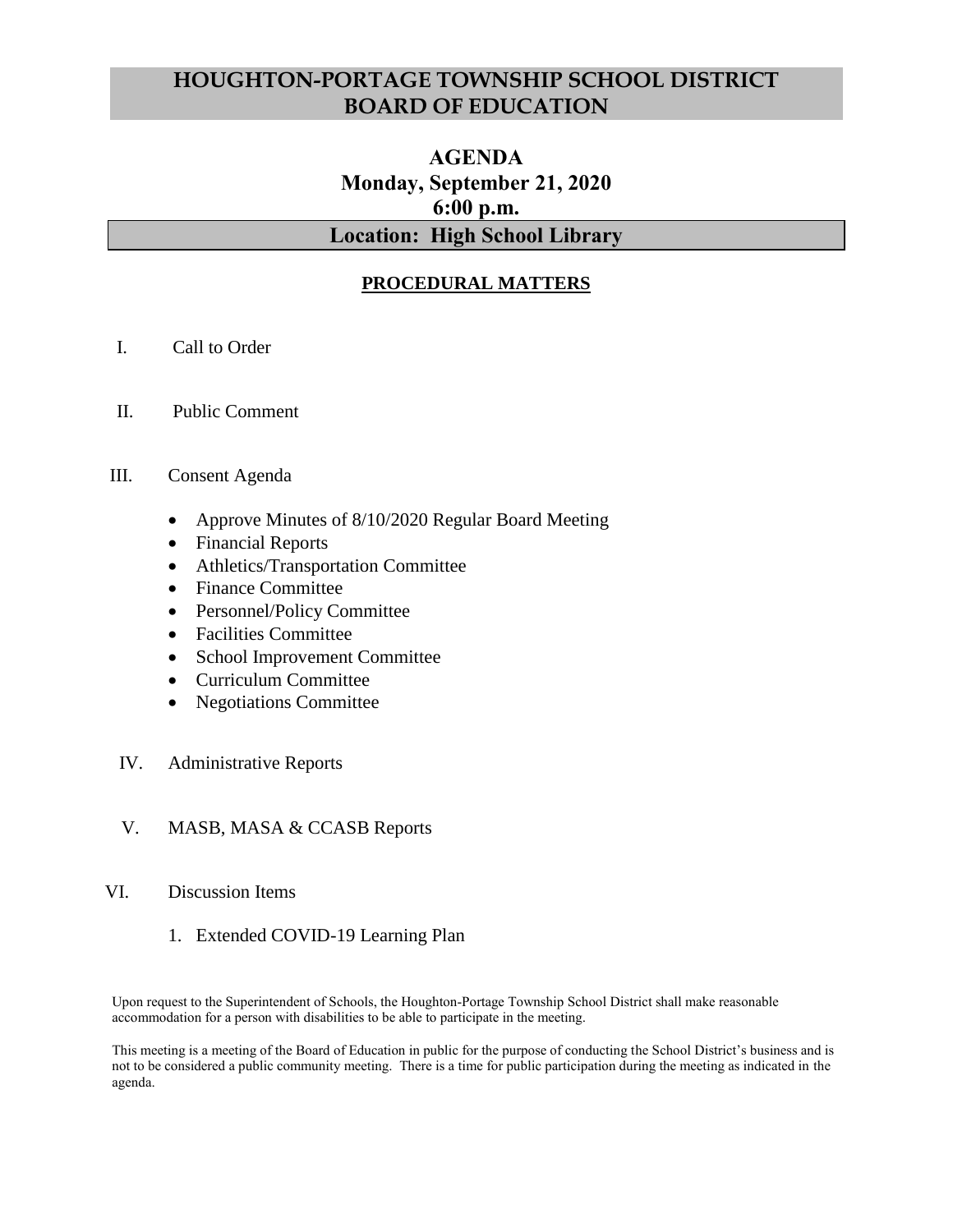**Page 2 Board Agenda – 9/21/2020**

#### VII. Action Items

- 1. Approve Title I Compact
- 2. Extended COVID-19 Learning Plan
- VIII. Executive Session Negotiations
- IX. Adjournment

Upon request to the Superintendent of Schools, the Houghton-Portage Township School District shall make reasonable accommodation for a person with disabilities to be able to participate in the meeting.

This meeting is a meeting of the Board of Education in public for the purpose of conducting the School District's business and is not to be considered a public community meeting. There is a time for public participation during the meeting as indicated in the agenda.